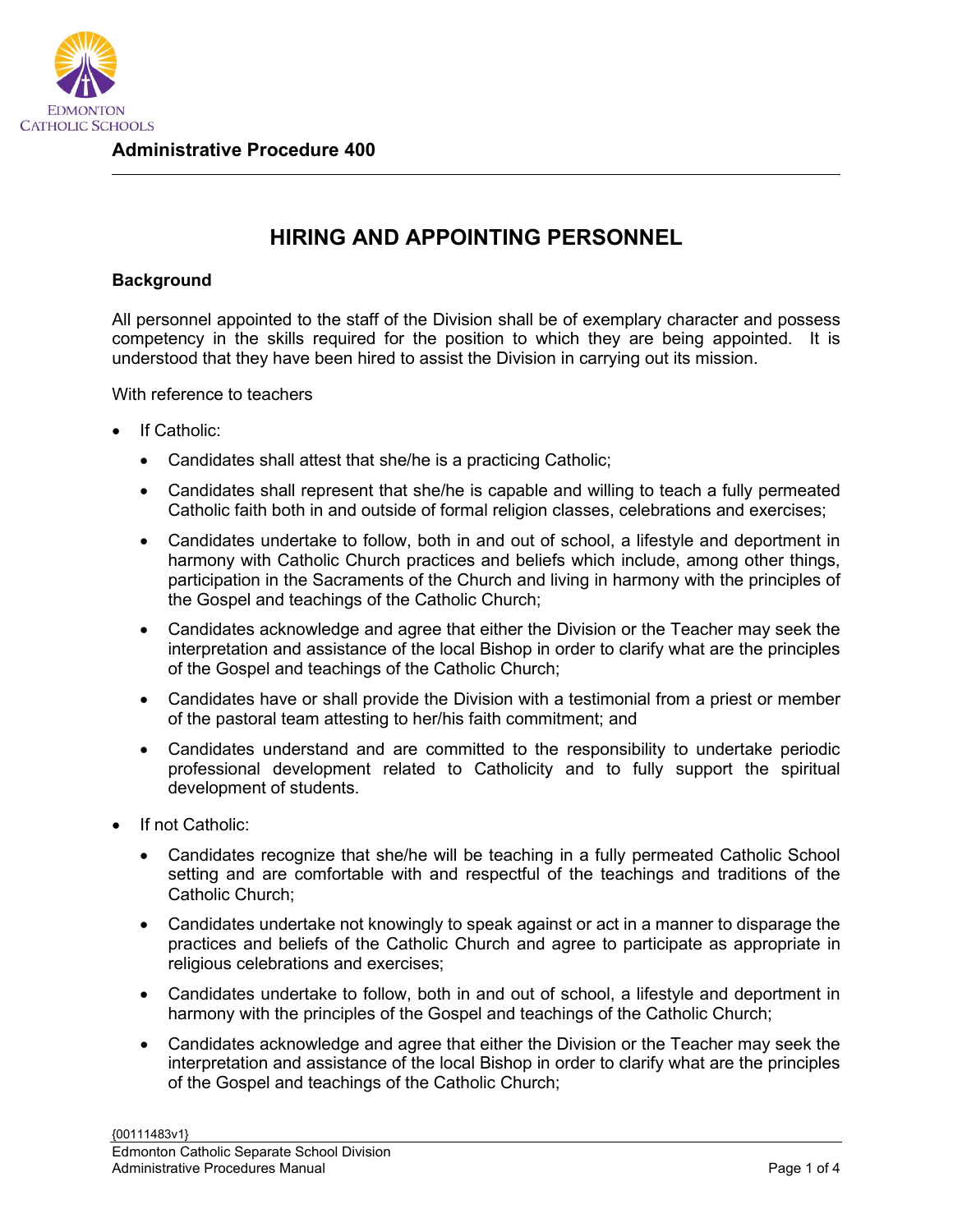

- Candidates have or shall provide the Division with a testimonial from a religious leader of her/his faith attesting to her/his faith commitment; and
- Candidates understand and are committed to the responsibility to undertake periodic professional development related to Catholicity and to fully support the spiritual development of students.

In the Division the authority to appoint personnel to positions shall vary depending upon the category of the position.

## **Definitions**

Acting is the term used to describe the naming of a temporary replacement.

Appoint is the term used to describe the naming of staff to positions other than that of principal and assistant principal.

Assign is the term used to describe the identification of the location or area of responsibility to those appointed or designated to positions.

Catholic shall mean a baptized member of the Roman Catholic Church or one of the Eastern Catholic Churches.

Classified staff refers to all staff within AUPE, Unifor, and Out of Scope staff.

Confirm is the term used to describe the formal validation of the selection.

Continuing contracts are contracts that remain in force from year-to-year.

Designate is the term used to describe the naming of principals and assistant principals to the Division.

Internal secondment is the transfer of an employee from one position to another within the Division for a specific period of time.

Probationary contracts must be for a complete school year and cannot be offered to someone employed by the Division the preceding year (except as a substitute or temporary teacher). Probationary contracts terminate on the following June 30. A probationary contract may be extended for an additional period not to exceed one year if the evaluation of a teacher indicates a further probationary period is required.

Probationary period is the evaluative period prior to consideration for a continuing contract.

Temporary contracts are used when a teacher is employed for the purpose of filling a vacancy expected to be 20 or more consecutive teaching days. This written contract specifies the starting day. It may specify the ending date, but if not, it ends on the following June 30.

Select is the term used to describe the choosing of the most suitable candidate.

## **Procedures**

1. The Chief Superintendent shall appoint superintendents and coordinators holding a teaching certificate. The appointments shall be reported to the Board as information.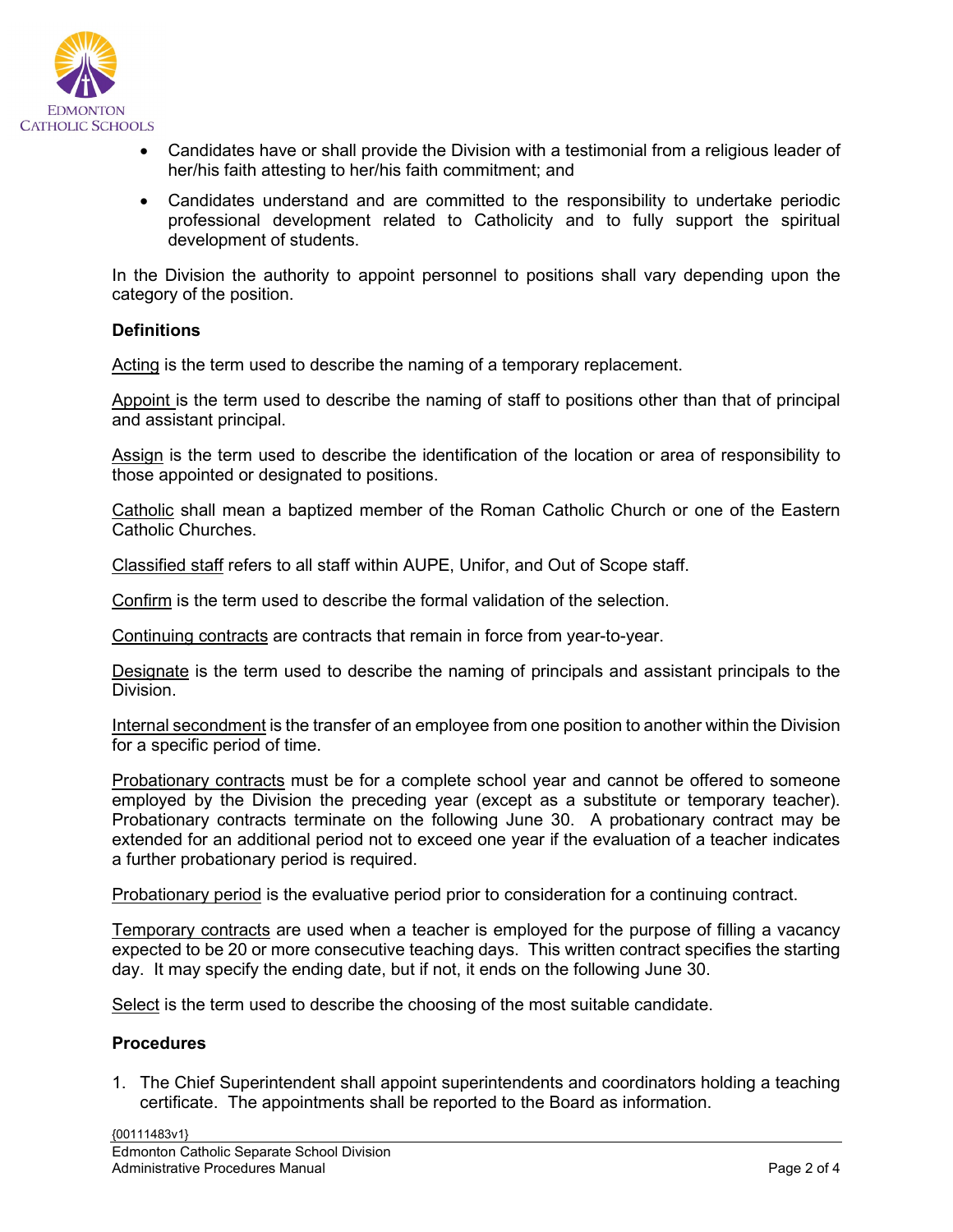

- 1.1 Appointments shall be made on a term basis.
- 1.2 New appointees shall serve a one-year probationary period.
- 2. The Chief Superintendent shall appoint classified senior administrators.
	- 2.1 Appointments shall be made on a continuing basis.
	- 2.2 New appointees shall serve a one-year probationary period.
- 3. The Chief Superintendent shall designate principals and assistant principals. These designations shall be reported to the Board as information.
	- 3.1 New designees shall be given a three-year probationary designation.
	- 3.2 A principal with a designation who accepts a designation as an assistant principal is not required to serve a probationary period.
	- 3.3 Principals and assistant principals holding school-specific designations under the *Education Act* shall continue to do so for so long as they remain in their current location.
	- 3.4 Notwithstanding clause 3.3, individuals wishing a designation to the Division may do so by requesting that their designation to the school be removed subject to their being given a designation to the Division.
	- 3.5 Upon re-assignment, the designation shall be to the Division.
	- 3.6 Acting designations and assignments shall be made by the Chief Superintendent for a period not to exceed one year and reported to the Board as information.
- 4. The Chief Superintendent shall assign principals and assistant principals. These assignments shall be reported to the Board as information.
- 5. Consultants and management staff holding a teaching certificate shall be appointed by the Chief Superintendent on a term basis. Such appointments shall be reported to the Board as information.
- 6. Contingent on Division needs, the Superintendent, Human Resource Services shall hire staff.
	- 6.1 All staff members must cooperate in working towards the achievement of the objectives of Catholic education as set down for the Division. This means that all staff members must themselves accept the Catholic philosophy of education, exhibit their acceptance in their actions, and be willing to carry on a Catholic education program including Religious Education as required by the Division.
	- 6.2 All newly appointed staff must submit a Police Information Check and a Child Intervention Check.
	- 6.3 All teachers must hold a valid teaching certificate in accordance with the Regulation of Alberta Education.
	- 6.4 Teachers must have completed a course in Catholic theological foundations and a course in religious education methodology appropriate to the instructional level or subject areas in order to be considered for a continuing contract. Those teachers who do not have the required courses at the time of hiring, must complete them prior to being